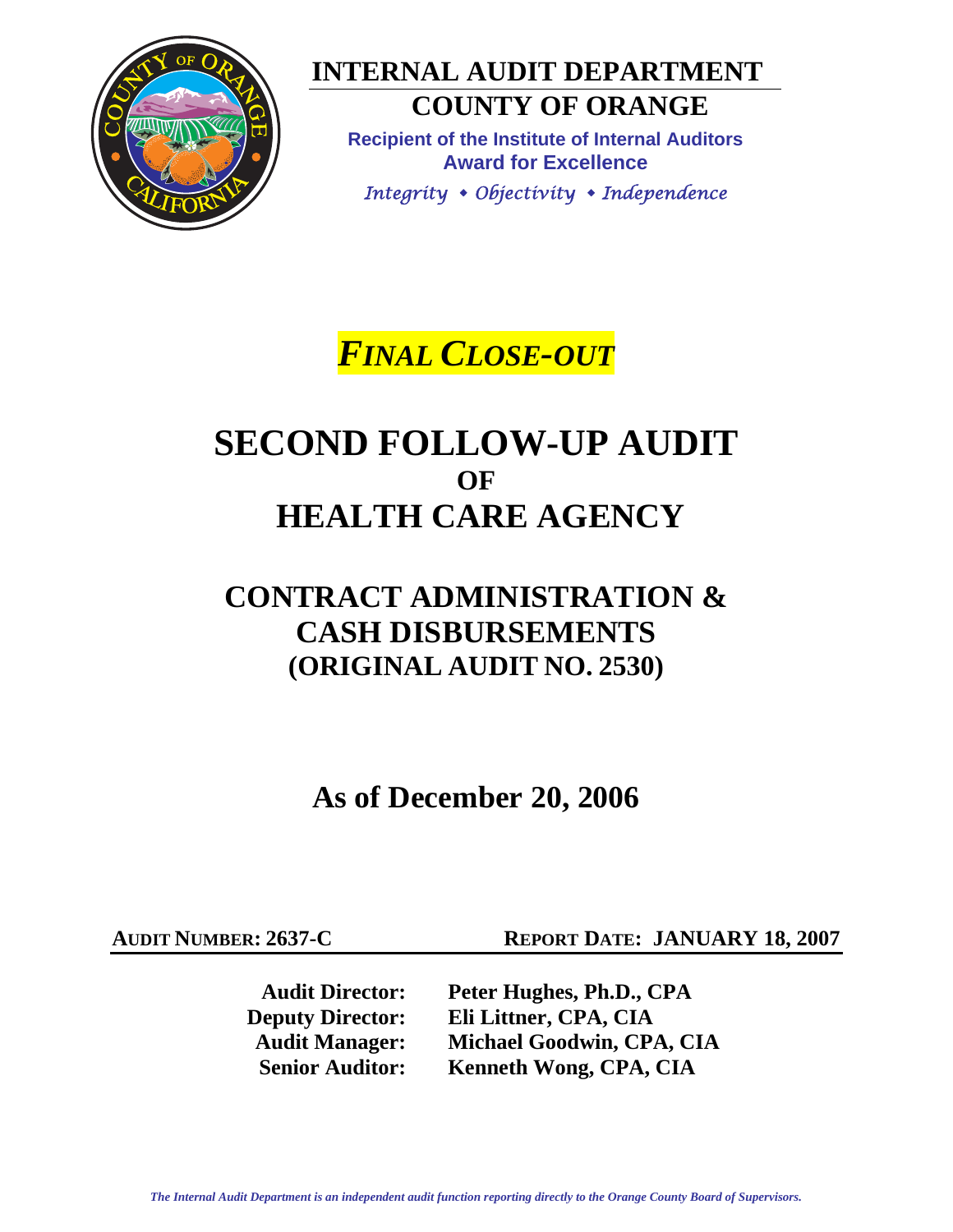### *Final Close-Out*

#### **Second Follow-Up Audit of Health Care Agency Contract Administration and Cash Disbursements Original Audit No. 2530**

### **As of December 20, 2006**

### **TABLE OF CONTENTS**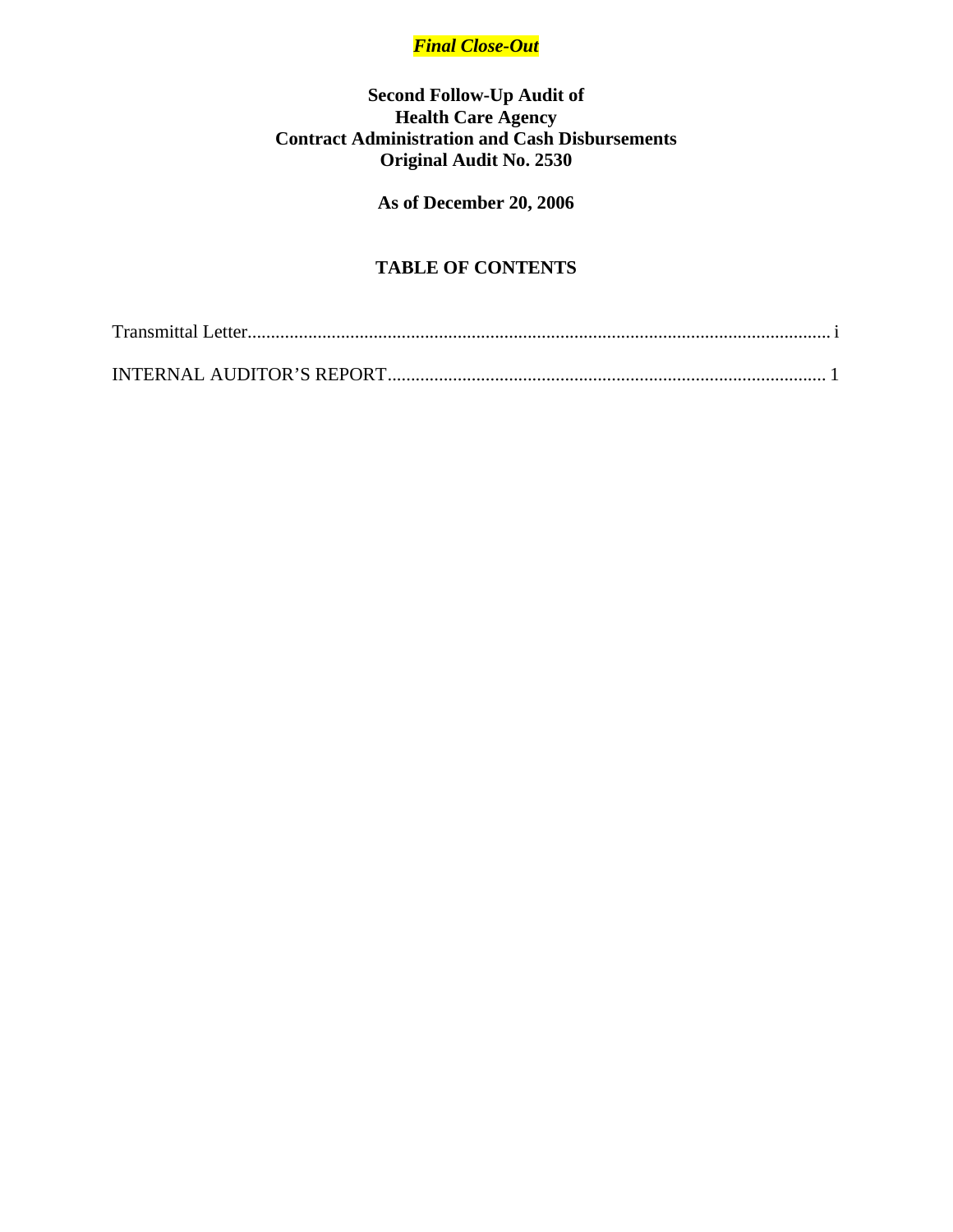<span id="page-2-0"></span>

# COUNTY OF ORANGE **INTERNAL AUDIT DEPARTMENT**<br>Recipient of the Institute of Internal Auditors

 **Award for Excellence** 

### *Integrity Objectivity Independence*

**Office of the Director DR. PETER HUGHES** Ph.D., MBA, CPA, CIA, CFE, CITP

> MAILING ADDRESS: 400 CIVIC CENTER DRIVE WEST BUILDING 12, ROOM 232 SANTA ANA, CALIFORNIA 92701

TELEPHONE: (714) 834-5475 FAX: (714) 834-2880 EMAIL: peter.hughes@ocgov.com WEBSITE: www.ocgov.com/audit/

Audit No. 2637-C

 **ELI LITTNER MICHAEL J. GOODWIN ALAN MARCUM AUTUMN MCKINNEY CPA, CIA, CFE, CFS, CISA CPA, CIA MBA, CPA, CIA, CFE CPA, CIA, CGFM**  $D$ EPUTY  $D$ IRECTOR

#### **Transmittal Letter**

January 18, 2007

| TO: | Juliette A. Poulson, Director |
|-----|-------------------------------|
|     | <b>Health Care Agency</b>     |

te Hygkes FROM: Peter Hughes, Ph.D., CPA, Director Internal Audit Department

SUBJECT: Second and Final Close-Out Follow-Up Audit of Health Care Agency Contract Administration and Cash Disbursements Original Audit No. 2530

We have completed a second and Final Close-Out Follow-Up Audit of Health Care Agency contract administration and cash disbursements. Our audit was limited to reviewing, as of December 20, 2006, actions taken to implement the three (3) remaining recommendations in our initial follow-up audit report dated June 12, 2006. The recommendations stemmed from our original audit report dated October 20, 2005. The results of our second Follow-Up Audit are discussed in the **Internal Auditor's Report** following this transmittal letter. Because satisfactory corrective action has been taken for the three recommendations, this report represents the close-out of the original audit.

Each month I submit an **Audit Status Report** to the Board of Supervisors (BOS) where I detail any material and significant audit findings released in reports during the prior month, and the implementation status of audit recommendations as disclosed by our Follow-Up Audits. Accordingly, the results of this Follow-Up Audit will be included in a future report to the BOS.

Other recipients of this report: Members, Board of Supervisors Members, Audit Oversight Committee Thomas G. Mauk, County Executive Officer William Mahoney, Deputy CEO, Government/Public Services David Riley, Assistant Director, HCA Steve Franks, Deputy Agency Director, HCA/Financial and Administrative Services Alice Moore, Division Manager, HCA/Contract Development and Management Foreperson, Grand Jury Darlene J. Bloom, Clerk of the Board of Supervisors